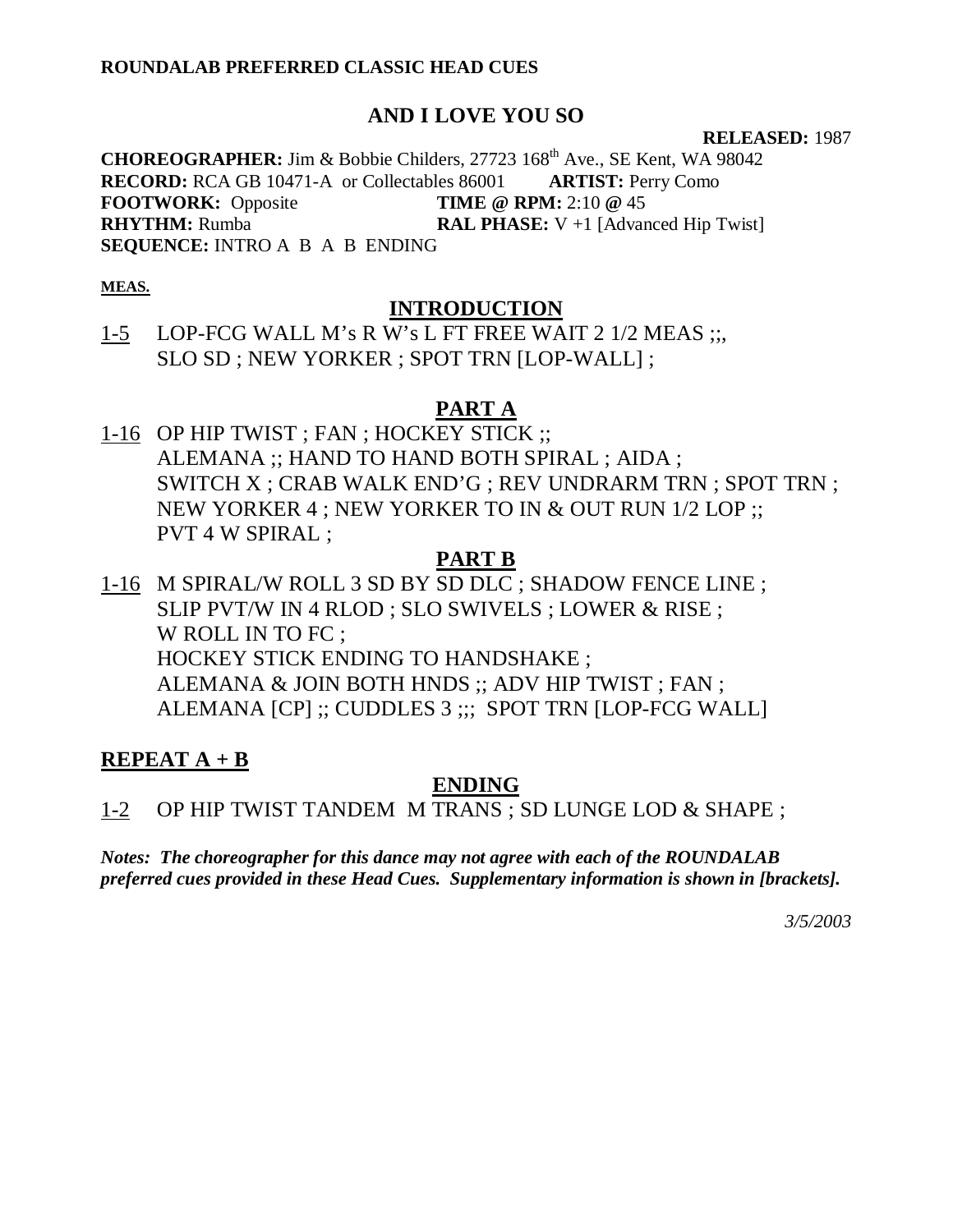Choreography: Jim & Bobbie Childers, 27723 168th Ave. S.E., Kent, WA 98042 (253) 630-0345 Record: RCA, GB 10471-a, "AND I LOVE YOU SO", By Perry Como

Opposite except where noted Directions for man Footwork: Intro, A, B, A, B, End Phase V+2 Rhumba Speed to 48 Sequence:

#### INTRO

WAIT TWO MEASURES; ; -,-, SD R,-; NEW YORKER; SPOT TURN; (OP/FCG/WALL) Op fc/Wall weight on M' L W's R with M's L W's R hands joined wait 2 1/2 measures Step Sd R RLOD on 3rd beat of meas 3 & hold;;; (New Yorker) Thru L RLOD, Rec R, Sd L,-; (Spot Turn) Thru R trn LF (W RF) ic RLOD, fwd L cont trn fc partner, sd R join M's L W's R, -; (OP Fog/WALL)

≜

OPEN HIP TWIST; FAN; HOCKEY STICK;; ALEMANA;; HAND TO HAND/W SPIRAL; (Hip Twist) Fwd L, rec R, clo L, -; (W bk R, rec L, fwd R, swyl RF on R to fo LOD pointing  $L$  to  $sd;$ ) (Fan) Bk R trn LF 1/8, rec L, sd R, -; (W fwd L, fwd R trn LF to fc M, bk L leave R extended  $fwd, -$ : ) (Hockey stick) Fwd L, rec R, clo L, -; (W clo R, fwd L fwd R, -; ) Bk R, rec L to fo RDW M's L W's F hands at hip level fwd R RDW; (W fwd L, fwd R trn LF under joined hda to fo M, bk L,-;) (Alemana) Fwd L, rec R sml bk L,-; Bk R, rec L fc wall, sd R,- (W bk R, rec L. fwd R,-; fwd L trn RF under joined hds, fwd R cont trn fc COH, sd L,-;) (Hand to Hand/spiral) Trng LF(W RF) bk L twd RLOD, rec R still fc LOD, fwd L, release joined hands trn RF full turn allow R to XIF of L with weight still on L and looking LOD;

AIDA; SWITCH; ONE CRAB WALK; REVERSE UNDERARM TURN; SPOT TURN; (Aida) Fwd R twd LOD, sd L trn RF (W LF) join M's L & W's R hds, sd & bk R to V-back to back pos M fcg RDC (W fcg RDW),-; (Switch) Trng LF (V RF) to fo partner sd L like check bring joined hds thru twd LOD, rec R RLOD, thru L to Bfly RLOD, -; (Crab Walk) BFLY look RLOD sd R, thru L still looking RLOD, Sd R,-; (Reverse Underarm Turn) XLIF of R trn W LF under M's L W's R, rec R, sd L,-; (W: Fwd R swivel LF under joined hands, fwd L swivel to fo M, sd R,-; (Spot Turn) Repeat Measure 5 of Intro to LOP/RLOD;

NEW YORKER IN 4: NEW YORKER; IN 8: OUT RUNS; PIVOT 3 (W SPIRAL); (New Yorkers) Rk thru L RLOD to IOP, rec R, sd L to fo ptr with cucaracha action, rec sd L RLOD; thru L RLOD to LOP, rec R, sd L LOD, -; (In & Out Runs) Fwd R commence RE trn, fwd & sd L in front of W cont RF tri fo RLOD, fwd & sd R LOD in Left Half-Open position with M's R W's L arms up & out,-; (W: Fwd L, fwd R in between M's feet, fwd L,- L arm out to sd; ) (Pivot) Pivot RF with M's L W's R arms around other's waist L, R, L, ~ allowing W to roll off arm; (W: Pivot RF R, L, R, Fwd L/ spiral RF (rolling off man's arml full trn on L allow R to XIF of R wt still on L;)